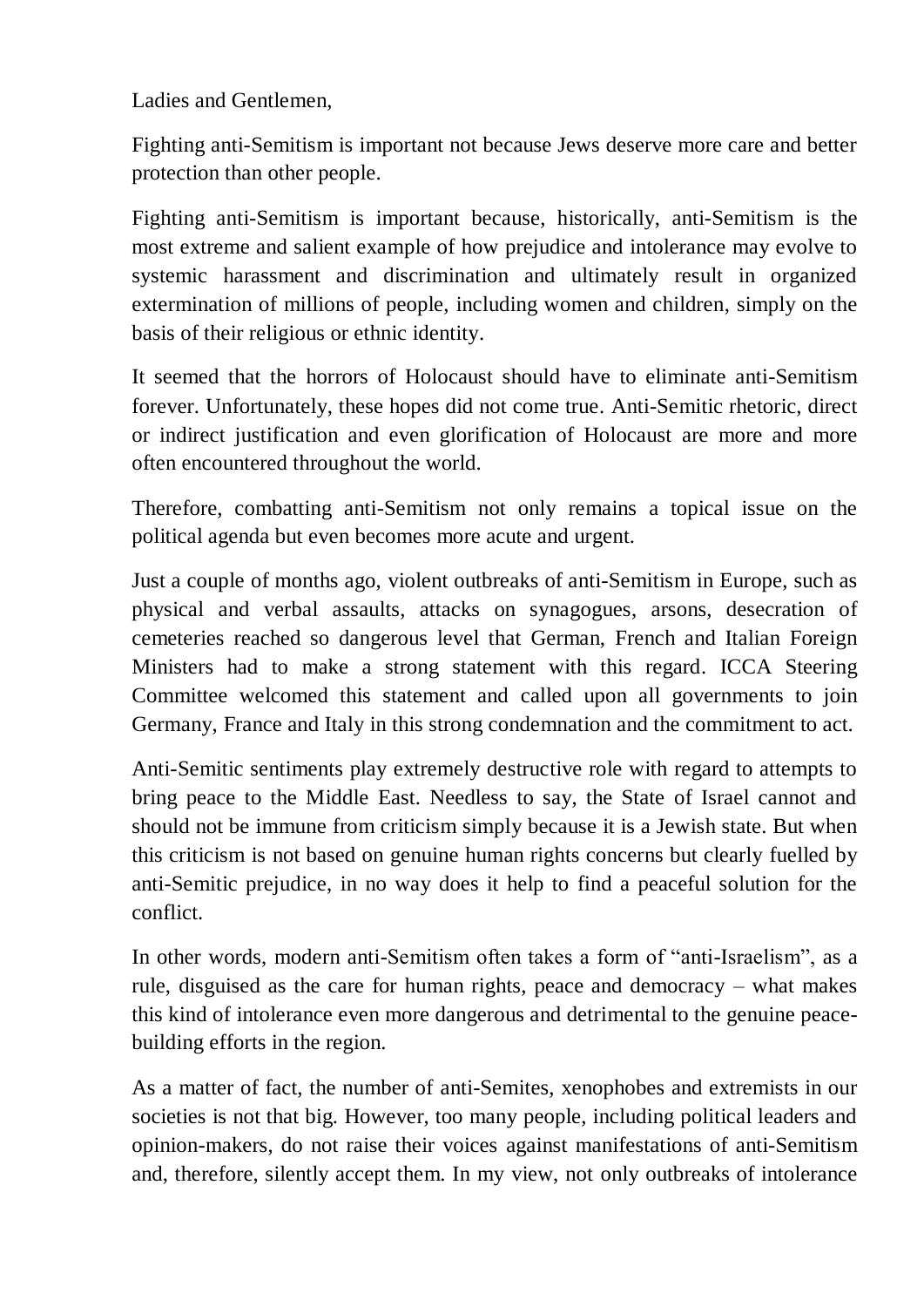but rather *tolerance to intolerance* demonstrated by our societies, gives rise to serious concerns.

This is why involvement of parliamentarians is so important. Many people, and, in particular, in my region – i.e. Eastern and Central Europe – tend to believe that elected representatives are obliged to blindly reflect the views of the people who elected them. This is true only to some extent. Politicians have also another mission: they ought to undertake political leadership, to advance and promote progressive ideas which are not yet fully shared by the majority in their societies. Abolition of the death penalty or ensuring equality of gays and lesbians are good examples. If politicians simply follow the majority opinion, the capital punishment would still exist in many European countries, as surveys reveal.

Similarly, with regard to manifestation of anti-Semitism in the modern world, a strong, vocal and united response on the part of parliamentarians is needed. To ensure this, coordination and networking are indispensable.

Unfortunately, in many instances elected members of parliaments are reluctant to raise their voices against anti-Semitism. Let me put it bluntly - often this happens out of opportunistic and cynical considerations, of the fear to lose votes of those citizens whose attitude towards Jews is negative, in particular, growing Muslim communities.

In the Eastern and Central Europe growing anti-Semitic sentiments are of somewhat different nature. Jews are often blamed for the crimes of the Communist regimes, despite in many countries of the region exactly the Jewish minorities suffered the most not only under Nazi occupation but also from Communist oppression and organized state-led anti-Semitic campaigns.

In the Baltic states substantial public resentment is also caused by the continuing debate about tragic events of the World War 2, when indeed many people there collaborated with Nazis and took part in the Nazi crimes. Unfortunately, attempts to exonerate these people – in particular, to present members of the Latvian SS Legion not as tragic victims of history but as heroes and freedom-fighters - are rather widespread. Hostile foreign propaganda exploits this politically, trying to accuse all the Baltic nations in sympathy towards Nazism. Needless to say, this is wrong. But in public opinion, blame is often put on Jews – as if because of them the Baltic states become politically vulnerable. This is an additional factor fuelling anti-Semitic moods.